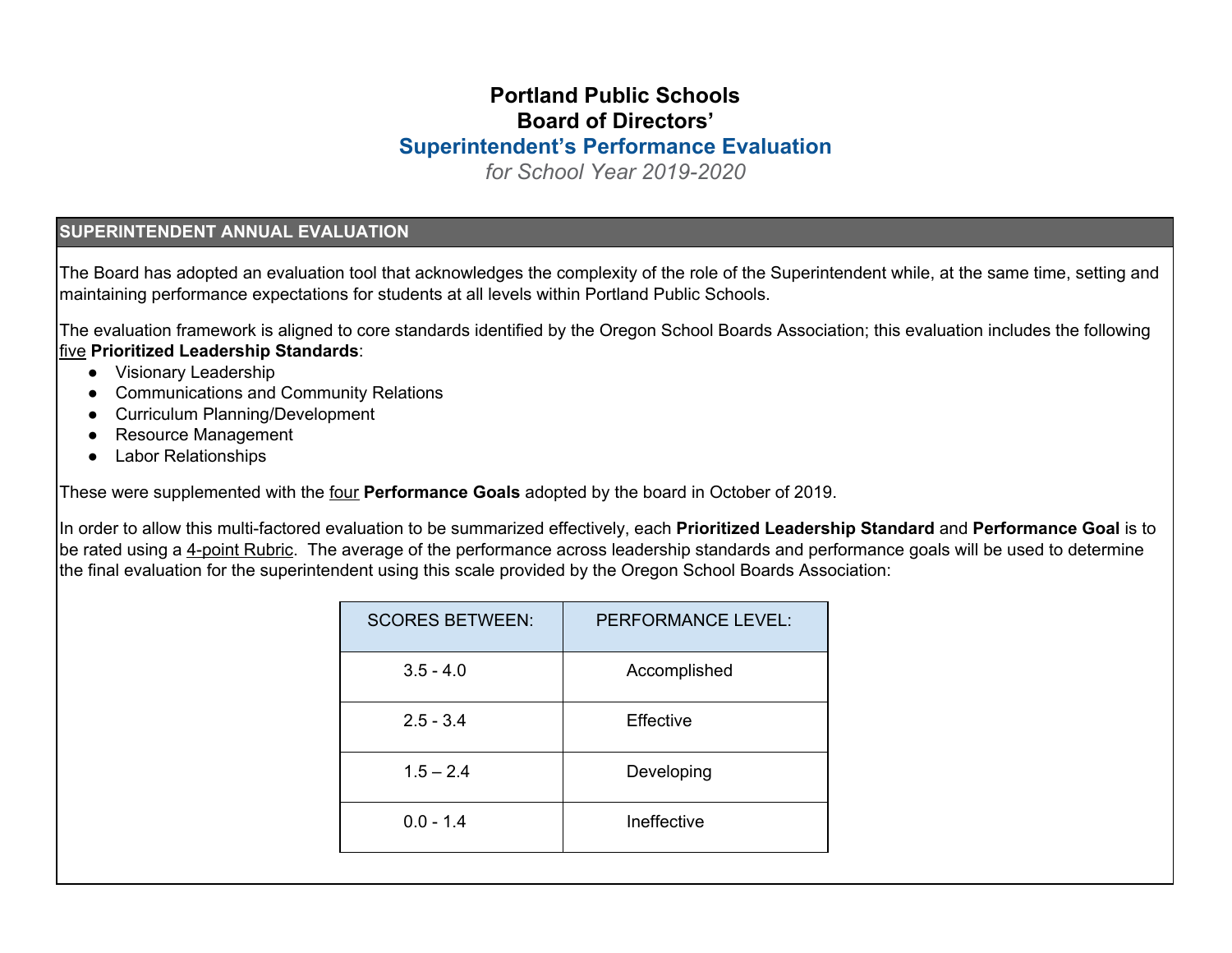#### **Leadership Standard #1: Visionary Leadership** The superintendent is an educational leader who integrates principles of cultural competency and equitable practice and promotes the success of every student by facilitating the development, articulation, implementation and stewardship of a vision of learning that is shared and supported by **all.** 1.1 Collaboratively develops and implements a shared vision and mission; 1.2 Collects and uses data to identify goals, assess organizational effectiveness, and promote organizational learning; 1.3 Creates and implements plans to achieve goals; 1.4 Promotes continuous and sustainable improvement; 1.5 Monitors and evaluates progress and revises plans. **Ineffective Developing Effective Accomplished** Little or no evidence exists of a district vision implemented in the work of the district. Actions, staffing and resources have little connection to a vision. It is difficult to know what the district stands for. References the district vision and is beginning to develop a plan for aligning resources, actions and staffing to that vision. Is engaged in learning and occasionally incorporates innovative ideas to support the vision. Articulates the vision of the district in writing and speech. Works to create alignment within actions, staffing and resources designed to enroll all stakeholders in the vision. Exhibits the disposition of a learner, practices and applies new learning to further the vision/mission of the district. The district vision is focused on student learning. Articulates a clear and coherent vision for the district through words and actions. Exhibits the disposition of a learner, practices and applies new learning to further the vision/mission of the district. Leadership actions, staffing and resources are clearly aligned to invest in the accomplishment of the vision. The vision is lively and evident in the culture, focused on student learning and articulates the excellence that distinguishes student performances throughout the district. **Summary Rating** 1 Ineffective: □ 2 Developing: □ 3 Effective: □ 4 Accomplished: □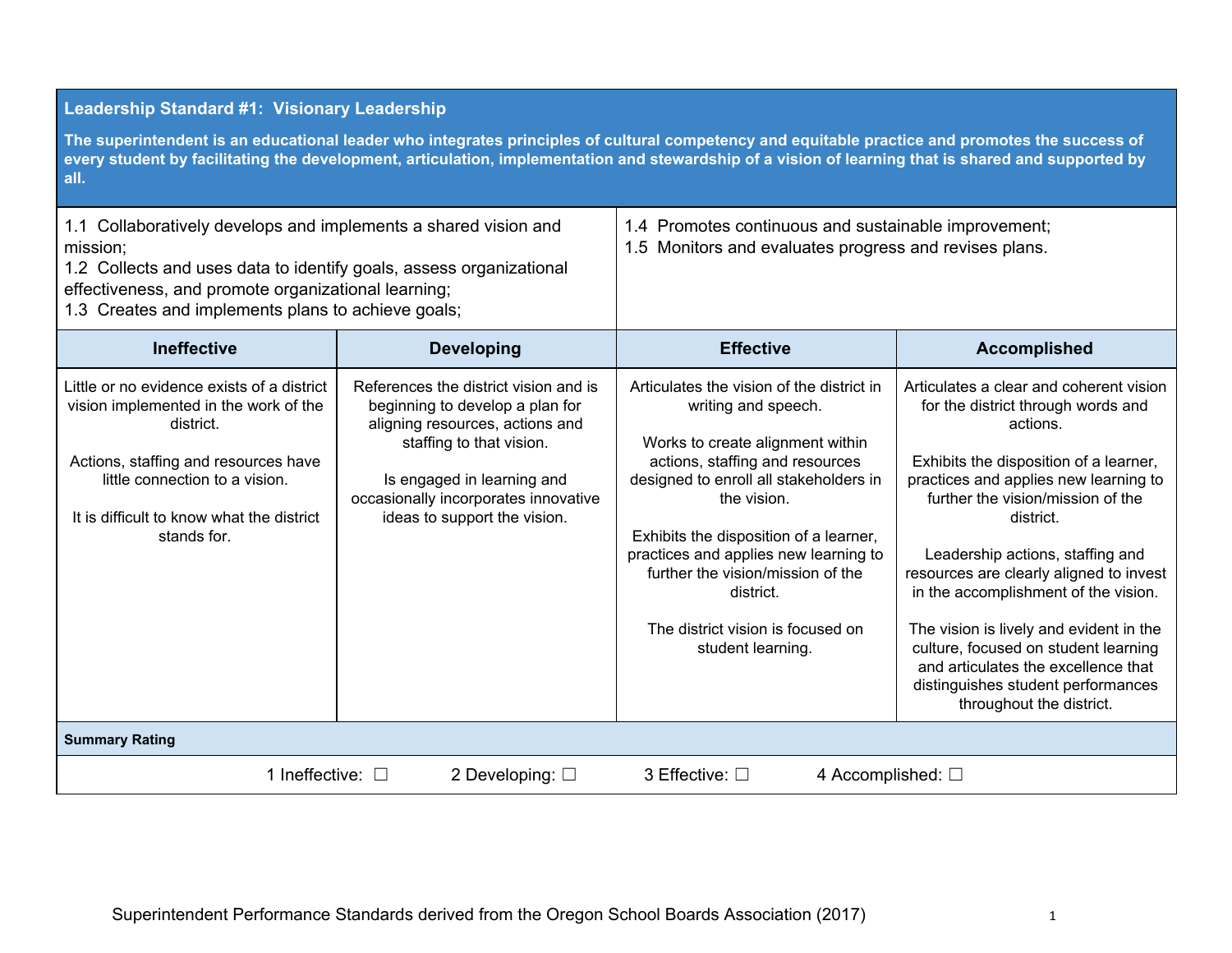## **Leadership Standard #3: Communications and Community Relations**

The superintendent integrates principles of cultural competency and equitable practice and promotes the success of every student by understanding, responding to and influencing the larger political, social, economic, legal and cultural context. The superintendent establishes effective two-way communications and engagement with students, staff, parents, media and the community, responding to feedback and building **support for and engagement with the district.**

| 3.1 Develops formal and informal techniques to gain internal and<br>external perceptions of the district;<br>3.2 Demonstrates effective communication skills (written, verbal, and<br>non-verbal contexts, formal and informal settings, large and small<br>groups and one-on-one environments);<br>3.3 Promotes stakeholder involvement, engagement and participation<br>in the process of schooling; |                                                                                                                                                                                                                                                  | 3.4 Establishes effective school/community relations, school/business<br>partnerships and public service;<br>3.5 Understands the role of media in shaping opinions as well as how<br>to work with the media.                                                                                                      |                                                                                                                                                                                                                                                                                      |  |
|--------------------------------------------------------------------------------------------------------------------------------------------------------------------------------------------------------------------------------------------------------------------------------------------------------------------------------------------------------------------------------------------------------|--------------------------------------------------------------------------------------------------------------------------------------------------------------------------------------------------------------------------------------------------|-------------------------------------------------------------------------------------------------------------------------------------------------------------------------------------------------------------------------------------------------------------------------------------------------------------------|--------------------------------------------------------------------------------------------------------------------------------------------------------------------------------------------------------------------------------------------------------------------------------------|--|
| <b>Ineffective</b>                                                                                                                                                                                                                                                                                                                                                                                     | <b>Developing</b>                                                                                                                                                                                                                                | <b>Effective</b>                                                                                                                                                                                                                                                                                                  | <b>Accomplished</b>                                                                                                                                                                                                                                                                  |  |
| Ineffective in communication with<br>staff, parents and students.<br>Staff and students feel<br>undermined by the lack of<br>leadership in the district.<br>Not aware of the undercurrents<br>with the staff of the school<br>environment.                                                                                                                                                             | Advocates for some students and<br>families.<br>Stakeholders frequently feel out of<br>the loop.<br>Many staff members do not feel<br>positive about district leadership.<br>Staff and students do not feel<br>stimulated to do their best work. | Keeps staff, students, and parents<br>informed on a regular basis.<br>Communication with individuals<br>and groups is clear and effective.<br>Most staff and students identify<br>positively with district leadership.<br>Works as a member of a district<br>team to positively influence<br>education decisions. | Communicates key information to<br>all stakeholders in an appropriate<br>and timely manner.<br>Alert to potential issues; predicts<br>and shares possibilities with<br>school board in advance.<br>Constituent groups report a<br>positive relationship with district<br>leadership. |  |
| <b>Summary Rating</b>                                                                                                                                                                                                                                                                                                                                                                                  |                                                                                                                                                                                                                                                  |                                                                                                                                                                                                                                                                                                                   |                                                                                                                                                                                                                                                                                      |  |
| 1 Ineffective: □                                                                                                                                                                                                                                                                                                                                                                                       | 2 Developing: $\square$                                                                                                                                                                                                                          | 3 Effective: □<br>4 Accomplished: $\square$                                                                                                                                                                                                                                                                       |                                                                                                                                                                                                                                                                                      |  |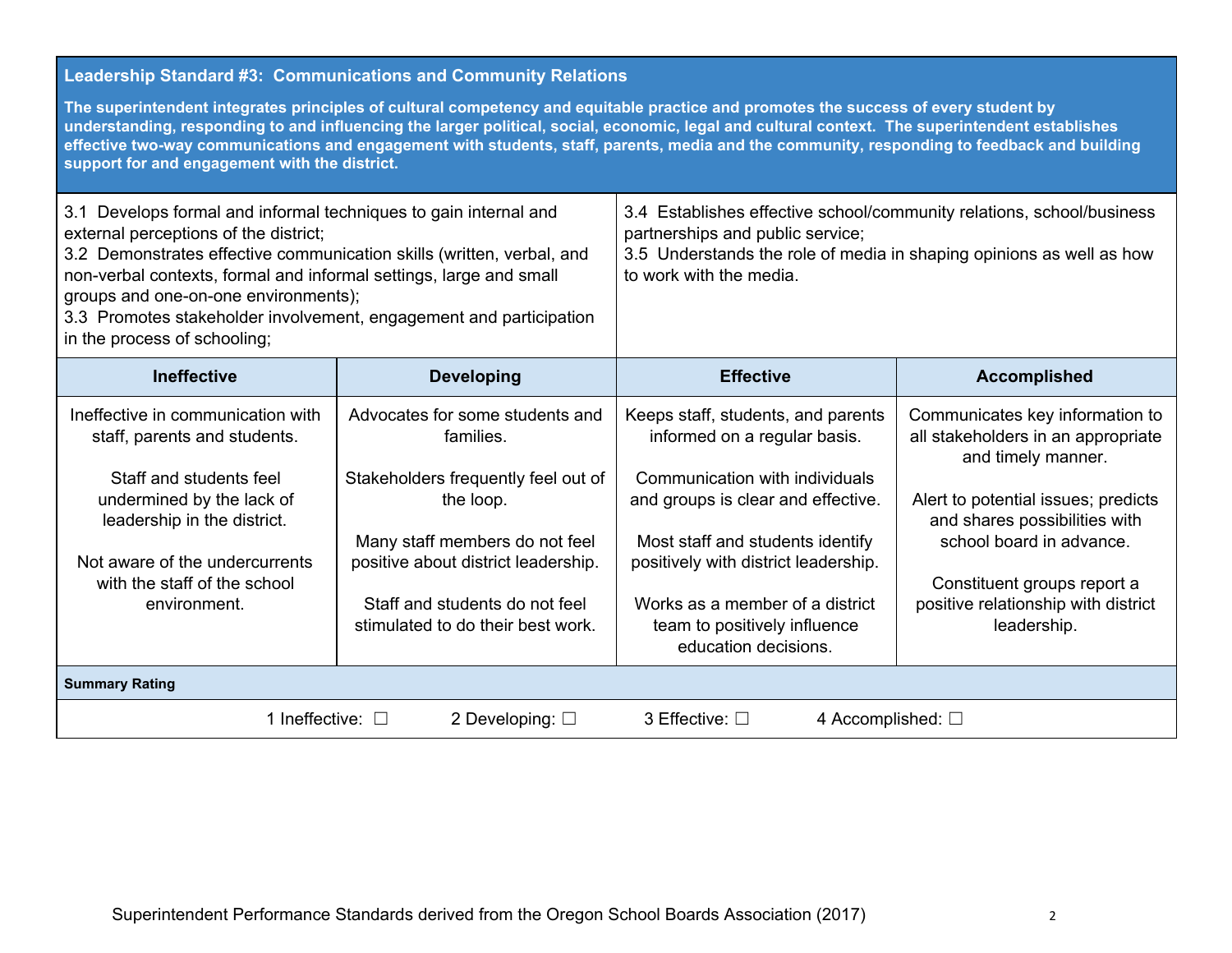### **Leadership Standard #5: Curriculum planning/development**

This standard addresses the superintendent's skills in staying up to date in curriculum, teaching, learning and testing theories. It requires the **superintendent to make sound recommendations for learning technologies.**

| 5.1 Develops core curriculum design and delivery systems based on<br>content and assessment standards and best practices;<br>5.2 Establishes curriculum planning to anticipate occupational trends,<br>school-to-career needs and college preparation;<br>5.3 Uses child development and learning theories in the creation of<br>developmentally appropriate curriculum and instruction; |                                                                                                 | 5.4 Includes the use of computers, the internet, distance learning and<br>other technologies in educational programming;<br>5.5 Assesses student progress using a variety of appropriate<br>techniques;<br>5.6 Involves faculty and stakeholders in enhancement and renewal of<br>curriculum to ensure alignment of curriculum, instruction and<br>assessment. |                                                                                                   |  |
|------------------------------------------------------------------------------------------------------------------------------------------------------------------------------------------------------------------------------------------------------------------------------------------------------------------------------------------------------------------------------------------|-------------------------------------------------------------------------------------------------|----------------------------------------------------------------------------------------------------------------------------------------------------------------------------------------------------------------------------------------------------------------------------------------------------------------------------------------------------------------|---------------------------------------------------------------------------------------------------|--|
| <b>Ineffective</b>                                                                                                                                                                                                                                                                                                                                                                       | <b>Developing</b>                                                                               | <b>Effective</b>                                                                                                                                                                                                                                                                                                                                               | <b>Accomplished</b>                                                                               |  |
| Primary focus is not teaching and<br>learning.                                                                                                                                                                                                                                                                                                                                           | Peripherally focused on teaching<br>and learning.                                               | Primary focus is teaching and<br>learning.                                                                                                                                                                                                                                                                                                                     | Continuously stresses the<br>importance of quality teaching and<br>learning as the organization's |  |
| Fails at creating an organizational<br>culture focused on teaching and                                                                                                                                                                                                                                                                                                                   | Discusses teaching and learning,<br>but no real systemic organizational                         | Keeps the organization primarily<br>focused on teaching and learning.                                                                                                                                                                                                                                                                                          | primary strategic objective.                                                                      |  |
| learning.                                                                                                                                                                                                                                                                                                                                                                                | focus exists.                                                                                   | Puts in place systems to align                                                                                                                                                                                                                                                                                                                                 | Creates an organizational culture<br>attentively focused on teaching                              |  |
| Does not put in place systems to<br>ensure curricular alignment to<br>standards.                                                                                                                                                                                                                                                                                                         | Puts in place an uneven and<br>sometimes chaotic process to<br>align curriculum to assessments. | curriculum to standards.<br>Puts in place systems to                                                                                                                                                                                                                                                                                                           | and learning that grows and<br>evolves.                                                           |  |
| Does not create systems to                                                                                                                                                                                                                                                                                                                                                               | Discusses customized learning,                                                                  | customize instruction to students.                                                                                                                                                                                                                                                                                                                             | Creates clear and systemic<br>systems for curricular alignment to                                 |  |
| customize learning to students.                                                                                                                                                                                                                                                                                                                                                          | but execution is uneven, unclear<br>and chaotic                                                 |                                                                                                                                                                                                                                                                                                                                                                | standards that result in curricula<br>and assessments of exceptional<br>quality.                  |  |
| <b>Summary Rating</b>                                                                                                                                                                                                                                                                                                                                                                    |                                                                                                 |                                                                                                                                                                                                                                                                                                                                                                |                                                                                                   |  |
| 2 Developing: $\square$<br>1 Ineffective: $\square$<br>3 Effective: □<br>4 Accomplished: $\Box$                                                                                                                                                                                                                                                                                          |                                                                                                 |                                                                                                                                                                                                                                                                                                                                                                |                                                                                                   |  |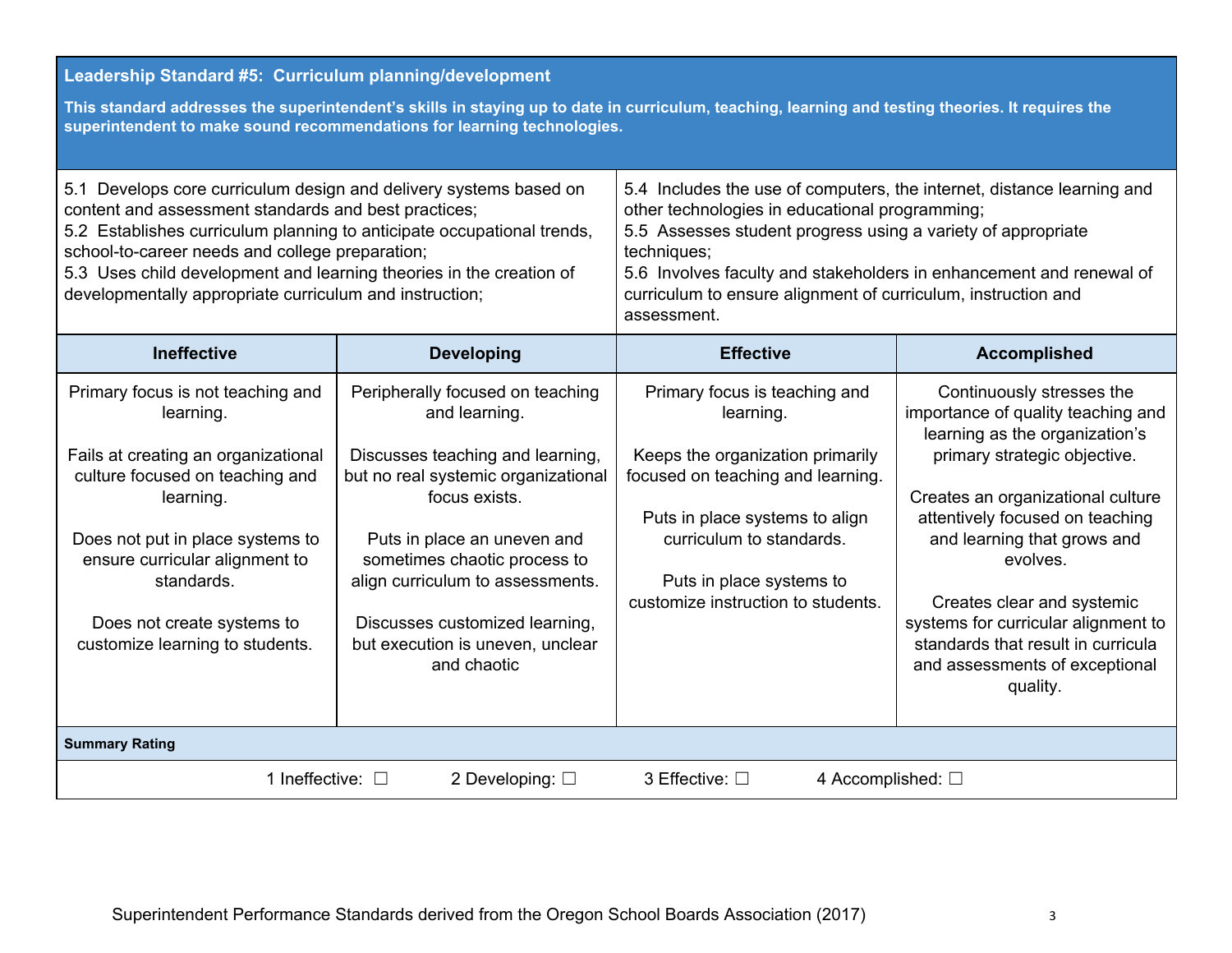#### **Leadership Standard #7: Resource Management**

The superintendent effectively organizes and manages operational aspects of the district including finance, human resources, food services, transportation, maintenance and facilities so that students can attend and learn in quality environments staffed by quality professionals.

| 7.1 Demonstrates use of system and staff evaluation data for personnel<br>policies, decision-making, promotion of career growth and professional<br>development;<br>7.2 Identifies and applies appropriate policies, criteria and processes<br>for the recruitment, selection, induction, compensation and separation<br>of personnel with attention to issues of equity and diversity; |                                                                                                                                                                                                                                                                                                                                                                                      | 7.3 Makes sound fiscal decisions, in line with the organization's<br>strategic goals, and establishes clear and transparent systems of<br>fiscal control and accountability.                                                                                                                       |                                                                                                                                                                                                                                                                                                                                                                          |  |
|-----------------------------------------------------------------------------------------------------------------------------------------------------------------------------------------------------------------------------------------------------------------------------------------------------------------------------------------------------------------------------------------|--------------------------------------------------------------------------------------------------------------------------------------------------------------------------------------------------------------------------------------------------------------------------------------------------------------------------------------------------------------------------------------|----------------------------------------------------------------------------------------------------------------------------------------------------------------------------------------------------------------------------------------------------------------------------------------------------|--------------------------------------------------------------------------------------------------------------------------------------------------------------------------------------------------------------------------------------------------------------------------------------------------------------------------------------------------------------------------|--|
| <b>Ineffective</b>                                                                                                                                                                                                                                                                                                                                                                      | <b>Developing</b>                                                                                                                                                                                                                                                                                                                                                                    | <b>Effective</b>                                                                                                                                                                                                                                                                                   | <b>Accomplished</b>                                                                                                                                                                                                                                                                                                                                                      |  |
| Does not effectively manage or<br>appropriately staff operational<br>aspects of the organization,<br>resulting in inferior quality and/or<br>unsafe services for staff and<br>students.<br>Irresponsibly and imprudently<br>manages the fiscal aspects of the<br>organization.                                                                                                          | Unevenly manages and staffs the<br>operational aspects of the<br>organization, resulting in situations<br>where inferior quality learning<br>environments and/or unsafe<br>situations arise for staff and<br>students.<br>Makes avoidable errors in fiscally<br>managing the organization and the<br>organization has inconsistent<br>fiscal lines of control and<br>accountability. | Puts in place systems and staff so<br>that environments are conducive<br>to learning and are consistently<br>safe.<br>Makes sound fiscal decisions in<br>line with the organization's<br>strategic goals and establishes<br>clear and transparent systems of<br>fiscal control and accountability. | Puts in place systems and staff<br>that create environments that<br>inspire learning and that are highly<br>reliably safe.<br>Makes quality fiscal decisions in<br>line with the organization's<br>strategic goals that are innovative<br>and forward thinking.<br>Clear and transparent systems of<br>financial control and accountability<br>are universally followed. |  |
| <b>Summary Rating</b>                                                                                                                                                                                                                                                                                                                                                                   |                                                                                                                                                                                                                                                                                                                                                                                      |                                                                                                                                                                                                                                                                                                    |                                                                                                                                                                                                                                                                                                                                                                          |  |
| 1 Ineffective: $\square$<br>2 Developing: $\square$                                                                                                                                                                                                                                                                                                                                     |                                                                                                                                                                                                                                                                                                                                                                                      | 4 Accomplished: $\Box$<br>3 Effective: □                                                                                                                                                                                                                                                           |                                                                                                                                                                                                                                                                                                                                                                          |  |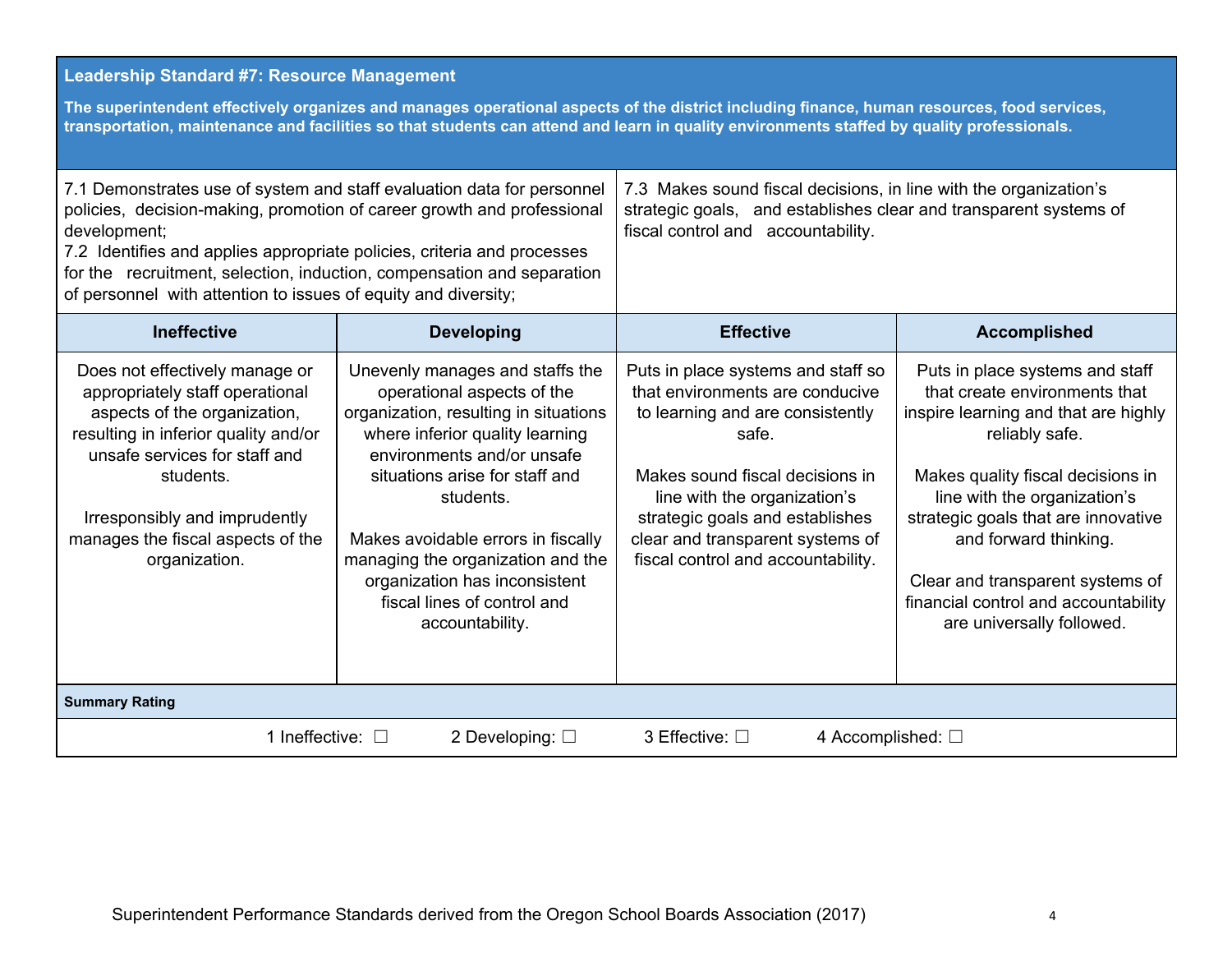#### **Leadership Standard #9: Labor Relations**

The superintendent provides technical advice to the board during labor negotiations, keeps the board apprised of negotiation status, understands and effectively administers negotiated labor contracts and keeps abreast of legislative changes affecting the collective bargaining process.

| 9.1 Develops bargaining strategies based upon collective bargaining<br>laws and processes;<br>9.2 Identifies contract language issues and proposes modifications;<br>9.3 Participates in the collective bargaining processes as determined<br>by the board; |                                                                                                                 | 9.4 Establishes productive relationships with bargaining groups while<br>managing contracts effectively. |                                                                                                                         |  |
|-------------------------------------------------------------------------------------------------------------------------------------------------------------------------------------------------------------------------------------------------------------|-----------------------------------------------------------------------------------------------------------------|----------------------------------------------------------------------------------------------------------|-------------------------------------------------------------------------------------------------------------------------|--|
| <b>Ineffective</b>                                                                                                                                                                                                                                          | <b>Developing</b>                                                                                               | <b>Effective</b>                                                                                         | <b>Accomplished</b>                                                                                                     |  |
| Is antagonistic toward union<br>leadership, doesn't work to<br>improve relations.                                                                                                                                                                           | Accepts that collective bargaining<br>is a necessary and difficult<br>process. Works to make the best<br>of it. | Is proactive in sharing information<br>and purposely avoids conflict.                                    | Actively seeks to improve the<br>bargaining experience through<br>mutual training, trust and sharing<br>of information. |  |
| <b>Summary Rating</b>                                                                                                                                                                                                                                       |                                                                                                                 |                                                                                                          |                                                                                                                         |  |
| 1 Ineffective: $\square$<br>2 Developing: $\square$                                                                                                                                                                                                         |                                                                                                                 | 3 Effective: $\square$<br>4 Accomplished: $\Box$                                                         |                                                                                                                         |  |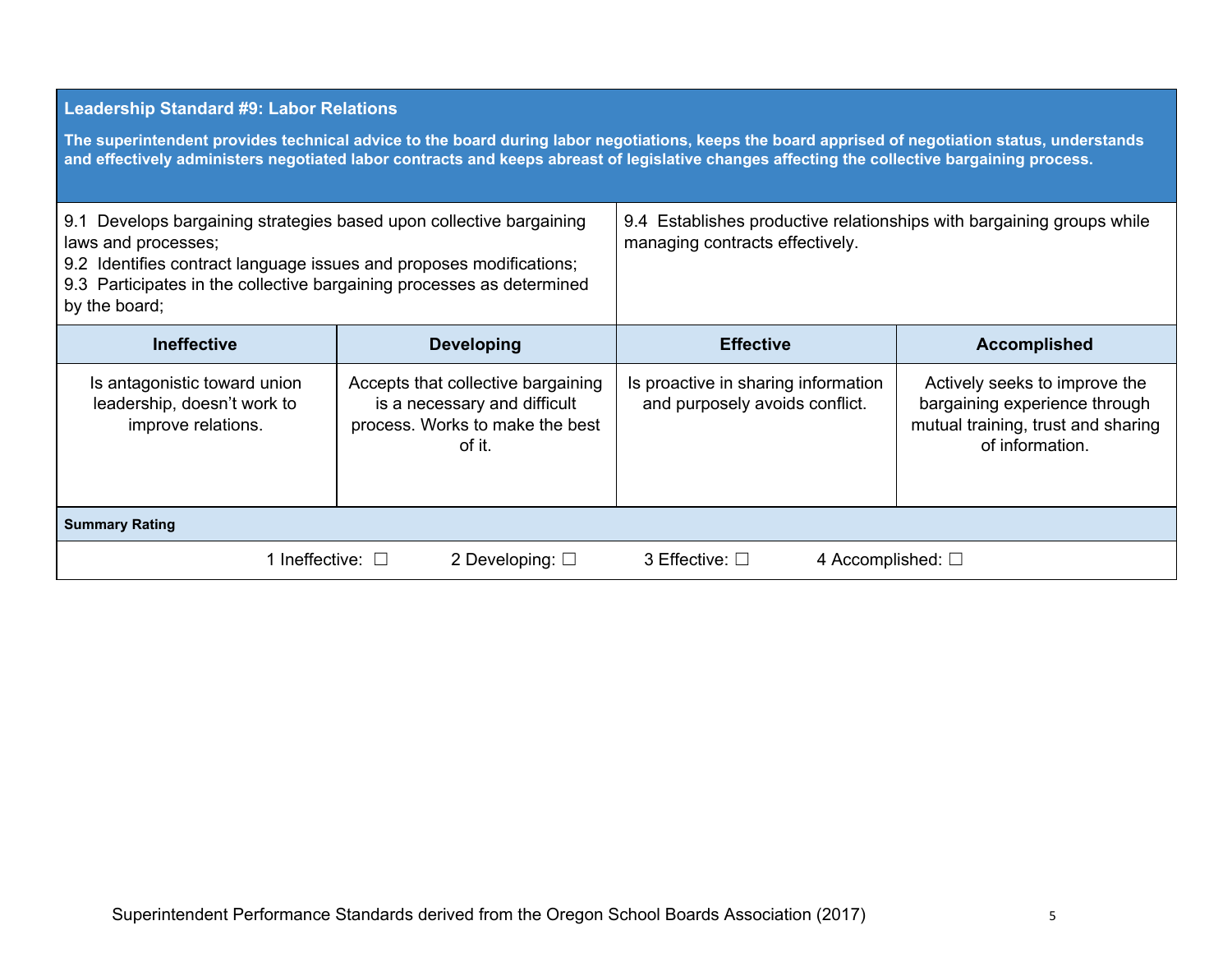### **Performance Goal 1:**

To close achievement gaps, we must accelerate growth for our underserved students of color, moving from 44% of our underserved students of color meeting growth (2018-2019 baseline) to 60% meeting or exceeding growth expectations (as measured by Gr. 3 End-of-Year MAP) by the Spring **of 2022.**

| Baseline Ending Point: 44%                                              | Desired SY19/20 Ending Point: 45%                                                      | Actual SY19/20 Ending Point: TBD                   |  |  |  |
|-------------------------------------------------------------------------|----------------------------------------------------------------------------------------|----------------------------------------------------|--|--|--|
| Progress Measure 1.1: Grade 3 MAP ELA Middle-of-the-Year Administration |                                                                                        |                                                    |  |  |  |
|                                                                         | Desired Progress Measure Goal: 45%                                                     | Actual Progress Measure Goal: TBD                  |  |  |  |
| <b>SY19/20 Evaluation</b>                                               |                                                                                        |                                                    |  |  |  |
| 1 Ineffective (loss greater than 3%): $\Box$                            | 2 Developing (loss greater than 1%): $\Box$<br>3 Effective (within 1% of goal): $\Box$ | 4 Accomplished (exceeded goal by greater than 1%); |  |  |  |

| <b>Performance Goal 2:</b>                                                                                                                                                                                                                                                                                 |                                    |                                   |  |  |  |
|------------------------------------------------------------------------------------------------------------------------------------------------------------------------------------------------------------------------------------------------------------------------------------------------------------|------------------------------------|-----------------------------------|--|--|--|
| To close achievement gaps, we must accelerate growth for our underserved students of color, moving from 41% of our underserved students of<br>color meeting growth (2018-2019 baseline) to 60% meeting or exceeding growth expectations (as measured by Grade 5 End-of-Year MAP) by the<br>Spring of 2022. |                                    |                                   |  |  |  |
| Baseline Ending Point: 41%                                                                                                                                                                                                                                                                                 | Desired SY19/20 Ending Point: 43%  | Actual SY19/20 Ending Point: TBD  |  |  |  |
| Progress Measure 2.1: Grade 3 MAP Math Middle-of-the-Year Administration                                                                                                                                                                                                                                   |                                    |                                   |  |  |  |
|                                                                                                                                                                                                                                                                                                            | Desired Progress Measure Goal: 43% | Actual Progress Measure Goal: TBD |  |  |  |
| <b>SY19/20 Evaluation</b>                                                                                                                                                                                                                                                                                  |                                    |                                   |  |  |  |
| Ineffective (loss greater than 3%): $\square$ 2 Developing (loss greater than 1%): $\square$<br>3 Effective (within 1% of goal): $\Box$<br>4 Accomplished (exceeded goal by greater than 1%): $\Box$                                                                                                       |                                    |                                   |  |  |  |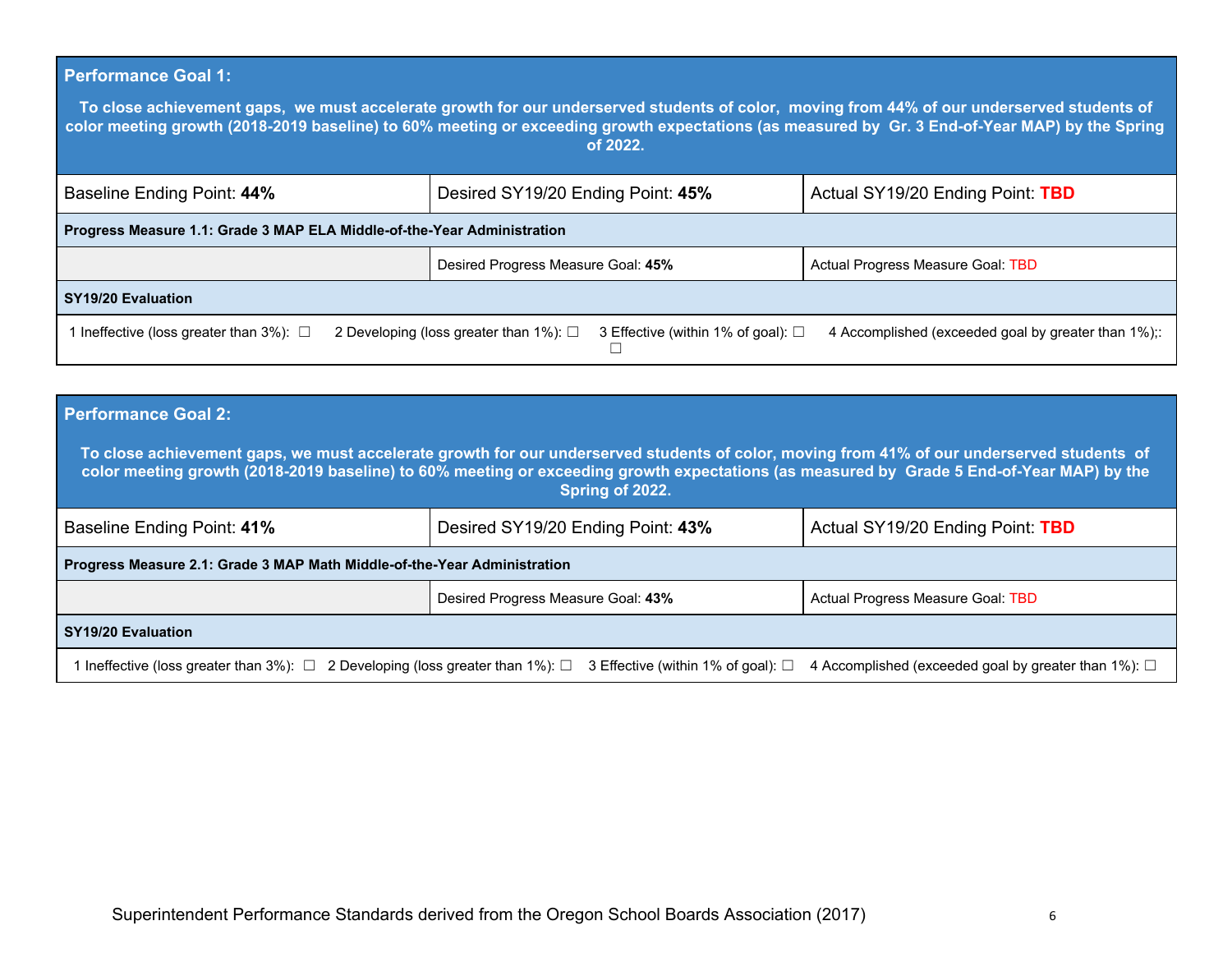# **Performance Goal 3:**

| By the spring of 2022, Portland Public Schools 8th grade students will move from 44% meeting proficiency in both English Language Arts and<br>Mathematics (2018-2019 baseline) to 51% meeting proficiency in both subjects as measured by Smarter Balanced Assessment Consortium (SBAC). |                                                                                                                                |                                   |  |  |  |
|------------------------------------------------------------------------------------------------------------------------------------------------------------------------------------------------------------------------------------------------------------------------------------------|--------------------------------------------------------------------------------------------------------------------------------|-----------------------------------|--|--|--|
| Baseline Ending Point: 44%                                                                                                                                                                                                                                                               | Desired SY19/20 Ending Point: 45%<br>Actual SY19/20 Ending Point: TBD                                                          |                                   |  |  |  |
|                                                                                                                                                                                                                                                                                          | Progress Measure 3.1: Grade 8 MAP ELA Middle-of-the-Year Administration Projected SBAC On-Track for Career & College Readiness |                                   |  |  |  |
|                                                                                                                                                                                                                                                                                          | Desired Progress Measure Goal: 59%                                                                                             | Actual Progress Measure Goal: TBD |  |  |  |
| Progress Measure 3.2: Grade 8 MAP Math Middle-of-the-Year Administration Projected SBAC On-Track for Career & College Readiness                                                                                                                                                          |                                                                                                                                |                                   |  |  |  |
| Desired Progress Measure Goal: 42%<br>Actual Progress Measure Goal: TBD                                                                                                                                                                                                                  |                                                                                                                                |                                   |  |  |  |
| Progress Measure 3.3: Grade 8 MAP Middle-of-the-Year Administration Projected SBAC On-Track for Career & College Readiness for BOTH Reading and Mathematics                                                                                                                              |                                                                                                                                |                                   |  |  |  |
|                                                                                                                                                                                                                                                                                          | Desired Progress Measure Goal: 40%                                                                                             | Actual Progress Measure Goal: TBD |  |  |  |
| Progress Measure 3.4: Eight Grade Student Snapshot of Graduate Portrait Capstone & Portfolio (to be developed as part of MS Redesign Initiative)                                                                                                                                         |                                                                                                                                |                                   |  |  |  |
|                                                                                                                                                                                                                                                                                          |                                                                                                                                |                                   |  |  |  |
| <b>SY19/20 Evaluation</b>                                                                                                                                                                                                                                                                |                                                                                                                                |                                   |  |  |  |
| 1 Ineffective (loss greater than $3\%$ ): $\Box$<br>2 Developing (loss greater than 1%): $\square$<br>3 Effective (within 1% of goal): $\square$<br>4 Accomplished (exceeded goal by greater than 1%): $\square$                                                                         |                                                                                                                                |                                   |  |  |  |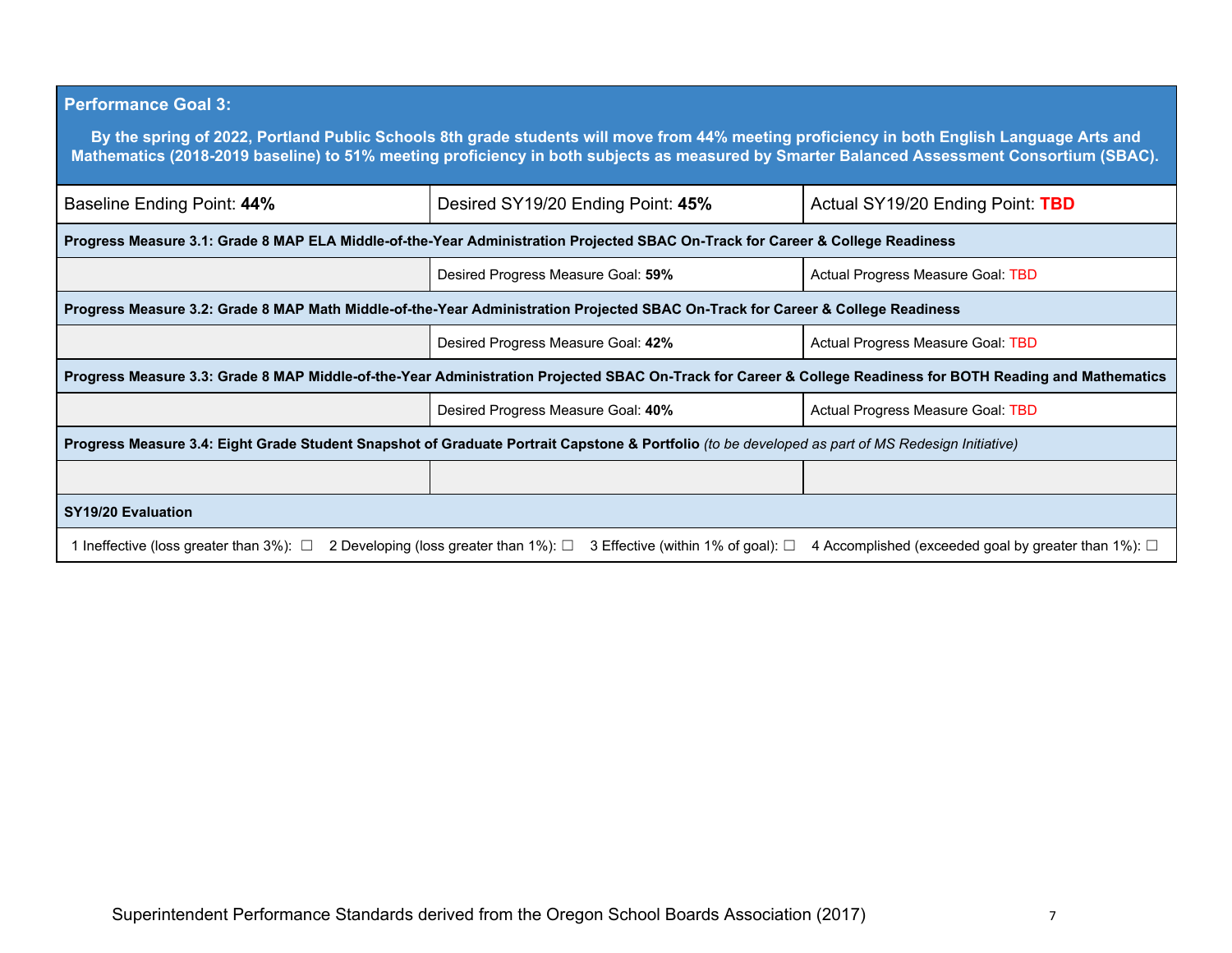| <b>Performance Goal 4:</b>                                                                                                                                                                                                         |                                                                                                                                                  |                                            |  |  |  |
|------------------------------------------------------------------------------------------------------------------------------------------------------------------------------------------------------------------------------------|--------------------------------------------------------------------------------------------------------------------------------------------------|--------------------------------------------|--|--|--|
| By the spring of 2022, Portland Public Schools graduates, who are underserved students of color,<br>will move from 50.3% (current 2018-2019 baseline) to 56% successfully completing one or more of the post-secondary indicators. |                                                                                                                                                  |                                            |  |  |  |
| Baseline Ending Point: 50.3%                                                                                                                                                                                                       | Desired SY19/20 Ending Point: 51%<br>Actual SY19/20 Ending Point: TBD                                                                            |                                            |  |  |  |
|                                                                                                                                                                                                                                    | Progress Measure 4.1: On-track to complete 3 or more Advanced Placement courses with a "C" or above. (In development)                            |                                            |  |  |  |
| <b>Baseline</b><br><b>Ending Point:</b>                                                                                                                                                                                            | Desired SY19/20<br><b>Ending Point: TBD</b>                                                                                                      | Actual SY19/20<br><b>Ending Point: TBD</b> |  |  |  |
|                                                                                                                                                                                                                                    | Progress Measure 4.2: On-track to complete 3 or more International Baccalaureate courses with a "C" or above. (In development)                   |                                            |  |  |  |
| <b>Baseline</b><br><b>Ending Point:</b>                                                                                                                                                                                            | Desired SY19/20<br><b>Ending Point: TBD</b>                                                                                                      | Actual SY19/20<br><b>Ending Point: TBD</b> |  |  |  |
| Progress Measure 4.3: On-track to complete 3 or more Dual Credit courses with a "C" or above. (In development)                                                                                                                     |                                                                                                                                                  |                                            |  |  |  |
| <b>Baseline</b><br><b>Ending Point:</b>                                                                                                                                                                                            | Desired SY19/20<br>Actual SY19/20<br><b>Ending Point: TBD</b><br><b>Ending Point: TBD</b>                                                        |                                            |  |  |  |
| Progress Measure 4.4: On-track to complete a Career and Technology Pathway (2 or more courses in the same pathway) with a "C" or above. (In development)                                                                           |                                                                                                                                                  |                                            |  |  |  |
| <b>Baseline</b><br><b>Ending Point:</b>                                                                                                                                                                                            | Desired SY19/20<br><b>Ending Point: TBD</b>                                                                                                      | Actual SY19/20<br><b>Ending Point: TBD</b> |  |  |  |
| Progress Measure 4.5: On-track to achieve the Seal of Biliteracy. (In development)                                                                                                                                                 |                                                                                                                                                  |                                            |  |  |  |
| <b>Baseline</b><br><b>Ending Point:</b>                                                                                                                                                                                            | Desired SY19/20<br><b>Ending Point: TBD</b>                                                                                                      | Actual SY19/20<br><b>Ending Point: TBD</b> |  |  |  |
| Progress Measure 4.6: On-track to meet one or more of the Post-Secondary Readiness Indicators. (In development)                                                                                                                    |                                                                                                                                                  |                                            |  |  |  |
| <b>Baseline</b><br><b>Ending Point:</b>                                                                                                                                                                                            | Desired SY19/20<br><b>Ending Point: TBD</b>                                                                                                      | Actual SY19/20<br><b>Ending Point: TBD</b> |  |  |  |
| SY19/20 Evaluation                                                                                                                                                                                                                 |                                                                                                                                                  |                                            |  |  |  |
| 1 Ineffective (loss greater than $3\%$ ): $\Box$                                                                                                                                                                                   | 4 Accomplished (exceeded goal by greater than 1%): $\Box$<br>2 Developing (loss greater than 1%): $\Box$ 3 Effective (within 1% of goal): $\Box$ |                                            |  |  |  |